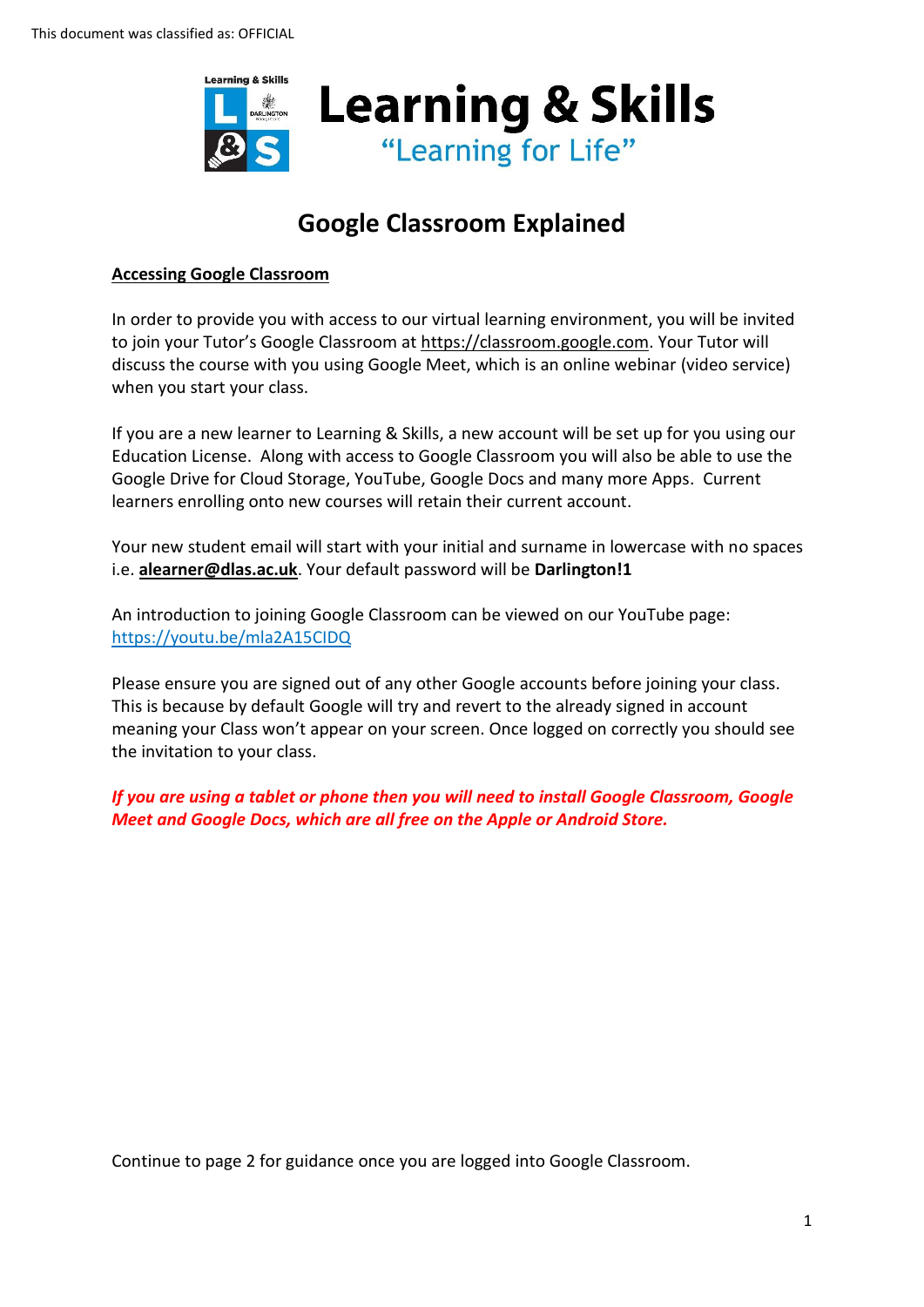## **When you have logged in**

The Google Classroom is a platform for work to be stored. When you login to the Classroom you will start on the Stream page. This posts announcements, comments or advises that a new assignment has been set. At the top of the page you will see the Meet Link. When your Class starts you need to click that link to join Google Meet.



Google Meet is an online webinar where your Tutor will talk to you all in a group and present their own screen so they can conduct their lesson over the internet. For this you simply watch, listen and, if necessary, ask any questions by unmuting your microphone or typing them in the chat window. You do not need to have your camera turned on if you are not comfortable to do so, and this can be turned off by clicking the icon at the bottom.

| Classroom Support is presenting<br>L.                                                       | gdictioaf4(<br>×                                            |                                                                                                                                                                                                                                                                                                                                                                                                                                                                                                              |                                                                                                                                                                                                                                                                                                                                                                                                                                                              |                          |                                                                                                 |
|---------------------------------------------------------------------------------------------|-------------------------------------------------------------|--------------------------------------------------------------------------------------------------------------------------------------------------------------------------------------------------------------------------------------------------------------------------------------------------------------------------------------------------------------------------------------------------------------------------------------------------------------------------------------------------------------|--------------------------------------------------------------------------------------------------------------------------------------------------------------------------------------------------------------------------------------------------------------------------------------------------------------------------------------------------------------------------------------------------------------------------------------------------------------|--------------------------|-------------------------------------------------------------------------------------------------|
|                                                                                             |                                                             |                                                                                                                                                                                                                                                                                                                                                                                                                                                                                                              |                                                                                                                                                                                                                                                                                                                                                                                                                                                              |                          | EL Parado UU<br>Crust                                                                           |
| <b>Black perform 1. Statistics and 1. Statistics</b><br>2 F 1 C international continues and |                                                             | & Blue & Norwane Circuits & Arts 11 Auto 12 Andrea Distributo, @ Helpham, 11 Apr & Notice No. 2 Andreas Co., 2 Auction @ London                                                                                                                                                                                                                                                                                                                                                                              | <b>British Miles</b><br>4 5 6 6                                                                                                                                                                                                                                                                                                                                                                                                                              | - 4                      | Van 3115 PAC<br>Welcome to our Meet securer-<br>a transmission and a                            |
| $\approx$ mm $^{-}$                                                                         |                                                             | Frankell Harde Starts<br>State<br>$\frac{1}{2} \left( \frac{1}{2} \right) \left( \frac{1}{2} \right) \left( \frac{1}{2} \right) \left( \frac{1}{2} \right) \left( \frac{1}{2} \right) \left( \frac{1}{2} \right) \left( \frac{1}{2} \right) \left( \frac{1}{2} \right) \left( \frac{1}{2} \right) \left( \frac{1}{2} \right) \left( \frac{1}{2} \right) \left( \frac{1}{2} \right) \left( \frac{1}{2} \right) \left( \frac{1}{2} \right) \left( \frac{1}{2} \right) \left( \frac{1}{2} \right) \left( \frac$ | 8.1.0                                                                                                                                                                                                                                                                                                                                                                                                                                                        |                          |                                                                                                 |
|                                                                                             | $2020/21 -$<br>PERMITTER STEPHEN<br><b>Beater World Cl.</b> | C membership and contact                                                                                                                                                                                                                                                                                                                                                                                                                                                                                     |                                                                                                                                                                                                                                                                                                                                                                                                                                                              |                          |                                                                                                 |
|                                                                                             | <b>Security</b><br>designed by the                          | <b>Channel Avenue Avenue Avenue</b>                                                                                                                                                                                                                                                                                                                                                                                                                                                                          | $\Xi$                                                                                                                                                                                                                                                                                                                                                                                                                                                        |                          |                                                                                                 |
|                                                                                             | <b>CONTRACTOR</b><br>____                                   | contact in terms and the assessed<br>$\bullet$                                                                                                                                                                                                                                                                                                                                                                                                                                                               |                                                                                                                                                                                                                                                                                                                                                                                                                                                              |                          |                                                                                                 |
|                                                                                             |                                                             | $\oplus \ldots$<br>monte<br>----<br>the later play address with convenient age of the components of the                                                                                                                                                                                                                                                                                                                                                                                                      |                                                                                                                                                                                                                                                                                                                                                                                                                                                              |                          |                                                                                                 |
|                                                                                             |                                                             |                                                                                                                                                                                                                                                                                                                                                                                                                                                                                                              |                                                                                                                                                                                                                                                                                                                                                                                                                                                              | <b>Classroom Support</b> |                                                                                                 |
|                                                                                             |                                                             | contract was populated later shown the Contract SEC.                                                                                                                                                                                                                                                                                                                                                                                                                                                         |                                                                                                                                                                                                                                                                                                                                                                                                                                                              |                          |                                                                                                 |
| $\circ$                                                                                     |                                                             | <b>E</b> interest interested and                                                                                                                                                                                                                                                                                                                                                                                                                                                                             |                                                                                                                                                                                                                                                                                                                                                                                                                                                              |                          |                                                                                                 |
| 1. 3 Year mentioned:                                                                        | $[0, 3]$ $0$ $(0, 2)$ $(0, 0)$                              |                                                                                                                                                                                                                                                                                                                                                                                                                                                                                                              | $\mathcal{N} = \mathcal{N} + \mathcal{N} + \mathcal{N} + \mathcal{N} + \mathcal{N} + \mathcal{N} + \mathcal{N} + \mathcal{N} + \mathcal{N} + \mathcal{N} + \mathcal{N} + \mathcal{N} + \mathcal{N} + \mathcal{N} + \mathcal{N} + \mathcal{N} + \mathcal{N} + \mathcal{N} + \mathcal{N} + \mathcal{N} + \mathcal{N} + \mathcal{N} + \mathcal{N} + \mathcal{N} + \mathcal{N} + \mathcal{N} + \mathcal{N} + \mathcal{N} + \mathcal{N} + \mathcal{N} + \mathcal$ |                          |                                                                                                 |
|                                                                                             |                                                             |                                                                                                                                                                                                                                                                                                                                                                                                                                                                                                              |                                                                                                                                                                                                                                                                                                                                                                                                                                                              |                          | liability are recognized to descriptions.                                                       |
| gdkcboaf-li n                                                                               |                                                             |                                                                                                                                                                                                                                                                                                                                                                                                                                                                                                              |                                                                                                                                                                                                                                                                                                                                                                                                                                                              |                          | ð<br><b>TIT</b><br>Clearborh Support<br><b>Rules hand</b><br>furni on backlone<br>is presenting |

The work you need to complete will be under the Classwork Tab in Google Classroom. These are assignments and your Tutor will guide you to the correct one. On the left-hand side is a list of the topics, for instance 'Term 2 Week 1'. These are usually named for the date they